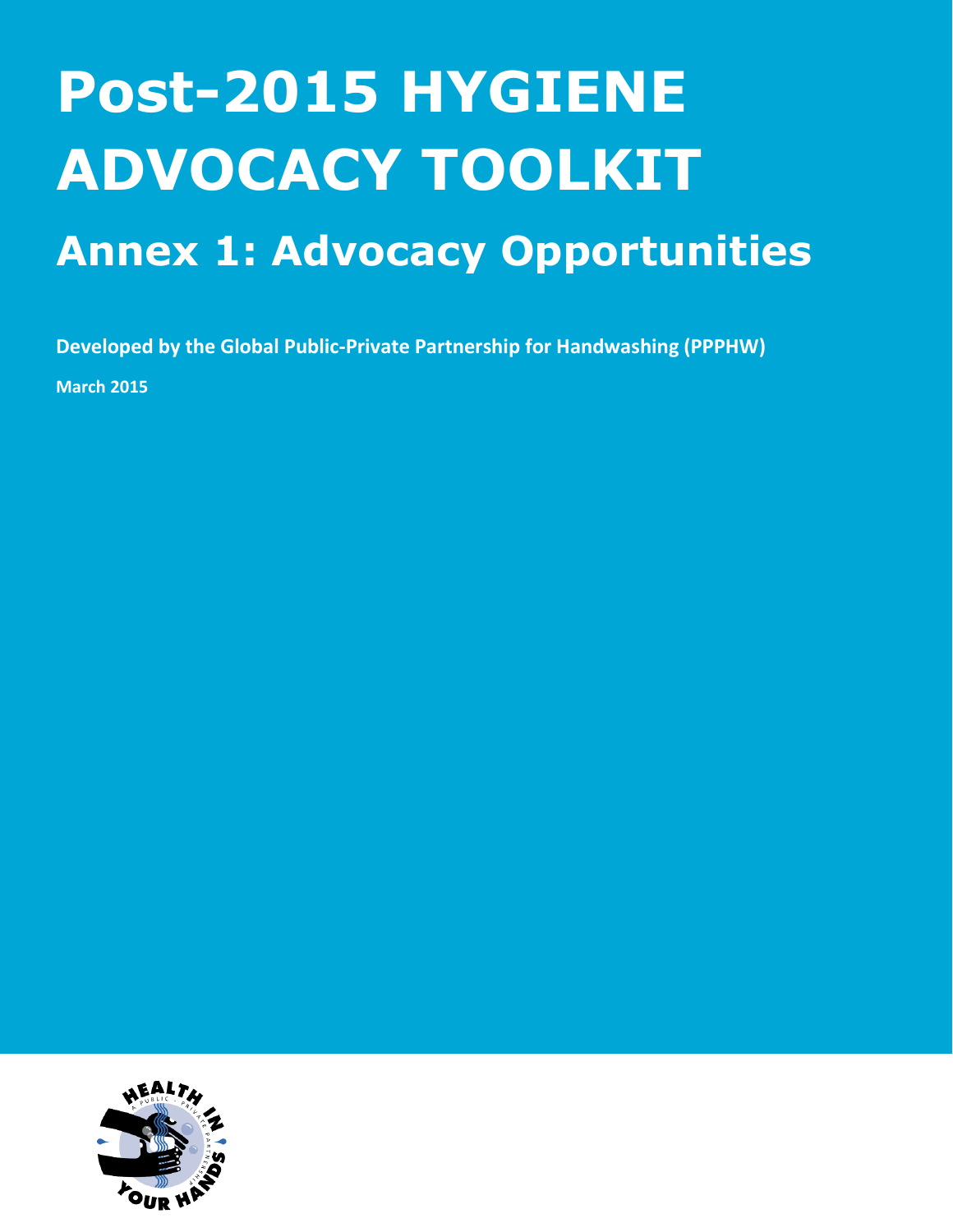In September 2015 a Post-2015 framework will be adopted that will include goals, targets, and indicators. This is a selection of key events occurring in the interim, with corresponding advocacy opportunities.

Official UN events moving toward the Post-2015 framework are available here: [https://sustainabledevelopment.un.org/post2015.](https://sustainabledevelopment.un.org/post2015)

| <b>When (2015)</b> | <b>Events</b>                                                           | Where         | What                                                                     |
|--------------------|-------------------------------------------------------------------------|---------------|--------------------------------------------------------------------------|
|                    |                                                                         |               | <b>Examples of how to get involved</b>                                   |
| March 22           | World Water Day                                                         | Global        | Use to expand conversations, reach out to                                |
|                    | http://www.unwater.org/worldwaterday<br>(World Water Week LatinoAmerica |               | negotiators, and increase public awareness about                         |
|                    | starts today)                                                           | Latin America | hygiene as a priority                                                    |
| March 23-27        | Post-2015 Intergovernmental                                             | <b>NY</b>     | Reach out to Member State negotiators                                    |
|                    | <b>Negotiations (Sustainable</b>                                        |               | Participate in side events                                               |
|                    | Development Goals and Targets)                                          |               |                                                                          |
| April 7            | World Health Day (focus on food safety                                  | Global        | Expand conversations including events and on                             |
|                    | including hygiene)                                                      |               | social media: links between hygiene and health,                          |
|                    |                                                                         |               | food safety                                                              |
| April 8-9          | Financing for Development Informal                                      | New York      | Participate http://www.un.org/esa/ffd/overview/third-                    |
|                    | Hearings for civil society and business                                 |               | conference-ffd/csbs.html                                                 |
| April 12-13        | <b>Global Parliamentary Conference</b>                                  | DC            | Contact key government officials and civil society                       |
|                    | (focus on poverty eradication and                                       |               | organizations.                                                           |
|                    | gender equity)                                                          |               | http://www.worldbank.org/en/events/2015/01/22/save-the-date-2015-global- |
| April 12-17        | World Water Forum                                                       | South Korea   | parliamentary-conference<br>Reach out to Member State negotiators,       |
|                    |                                                                         |               | participate in events, spread messages on social                         |
|                    |                                                                         |               | media                                                                    |
|                    |                                                                         |               |                                                                          |
|                    |                                                                         |               |                                                                          |
| April 17-19        | World Bank spring meetings                                              | DC            | Attend meetings related to international                                 |
|                    |                                                                         |               | development                                                              |
|                    |                                                                         |               | Contact key government officials, journalists, civil                     |
|                    |                                                                         |               | society organizations, academia, and the private                         |
|                    |                                                                         |               | sector in attendance                                                     |
| April 20-24        | Post-2015 intergovernmental                                             | <b>NY</b>     | Reach out to Member State negotiators                                    |
|                    | negotiations (means of implementation                                   |               | Participate in side events                                               |
|                    | and global partnership for sustainable                                  |               |                                                                          |
|                    | development)                                                            |               |                                                                          |
| May 5              | Global Hand Hygiene Day theme:                                          | Global        | Expand conversations including events and on                             |
|                    | strengthening healthcare systems and                                    |               | social media: importance of hand hygiene in                              |
|                    | delivery - hand hygiene is your                                         |               | health facilities (proposed indicator)                                   |
|                    | entrance door                                                           |               |                                                                          |
| May 6-8            | http://www.who.int/gpsc/5may/en<br>Sixth Asia Pacific Urban Forum       | Bangkok,      | Participation                                                            |
|                    | (develop recommendations re post-                                       | Thailand      | http://www.unescap.org/sites/default/files/S1_ESCAP%20DStorey.pdf        |
|                    | 2015 priority areas to the High-level                                   |               |                                                                          |
|                    | Regional Preparatory Meeting for                                        |               |                                                                          |
|                    | Habitat III for Asia Pacific)                                           |               |                                                                          |
| May 18-22          | Post-2015 intergovernmental                                             | <b>NY</b>     | Reach out to Member State negotiators                                    |
|                    | negotiations (follow-up and review)                                     |               | Participate in side events                                               |
| May 18-26          | World Health Assembly                                                   | Geneva        | <b>Reach out to Member States</b>                                        |
|                    |                                                                         |               | Make interventions as appropriate                                        |
|                    |                                                                         |               | Participate/deliver side events                                          |